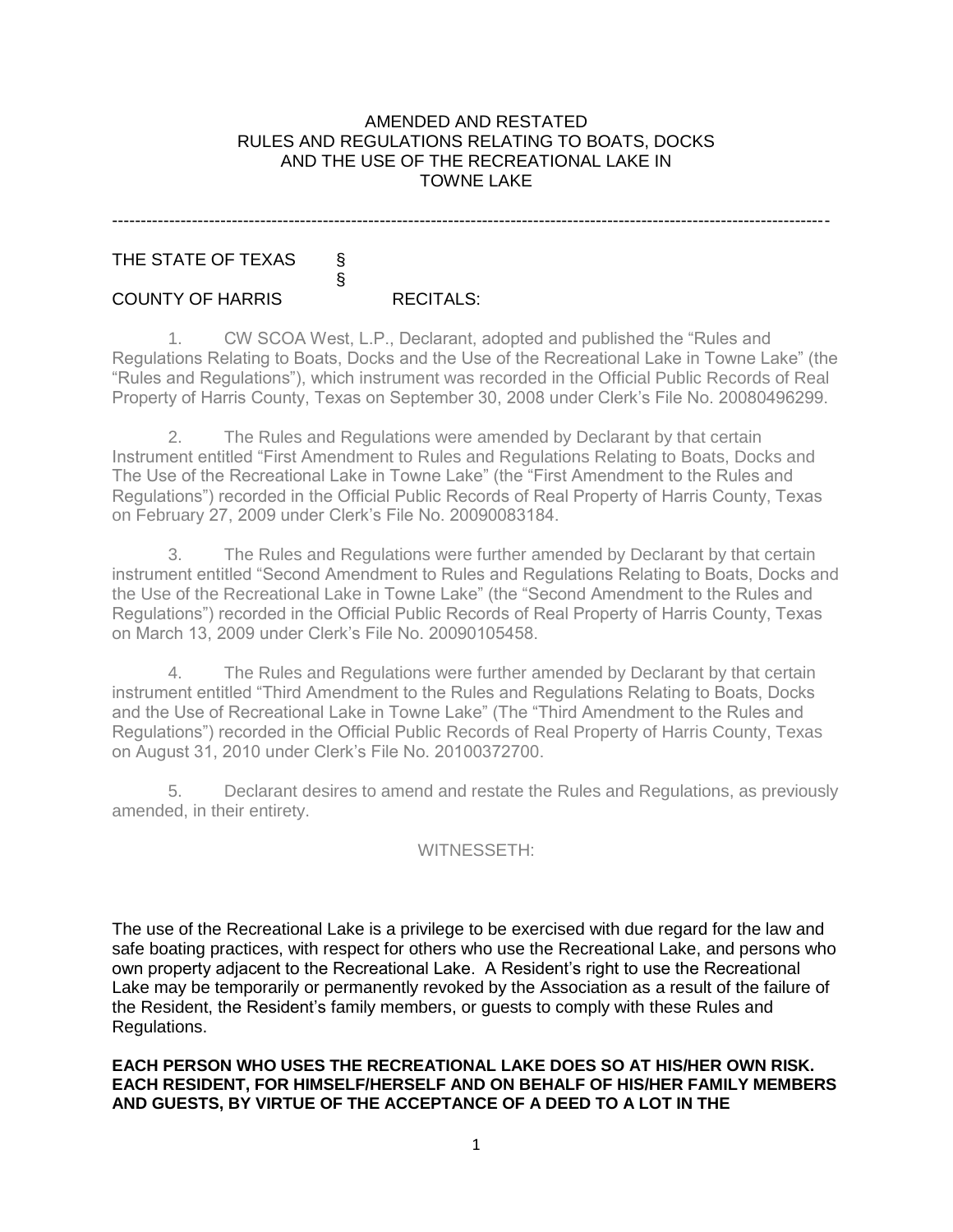**SUBDIVISION, RELEASES DECLARANT, HCMUD 500 AND IT'S DIRECTORS, THE ASSOCIATION AND THEIR RESPECTIVE OFFICERS, DIRECTORS, EMPLOYEES AND AGENTS, FROM ANY LIABILITY RELATING TO THE USE OF THE RECREATIONAL LAKE AND AGREES TO INDEMNIFY AND HOLD DECLARANT, THE ASSOCIATION AND THEIR RESPECTIVE OFFICERS, DIRECTORS, EMPLOYEES AND AGENTS, HARMLESS FROM AND AGAINST ANY AND ALL CLAIMS, SUITS, DEMANDS, LOSSES, CAUSES OF ACTION, AND DAMAGES IN ANY WAY RELATING TO THE USE OF THE RECREATIONAL LAKE BY SUCH RESIDENT AND/OR SUCH RESIDENT'S FAMILY MEMBERS AND GUESTS.**

Declarant amends and restates the Rules and Regulations as set forth below:

As used herein, "Resident" means a person who occupies a Residential Dwelling on a Lot in Towne Lake as his/her principal residence, whether or not that person owns the Lot and Residential Dwelling. Other capitalized terms used in these Rules and Regulations have the same meanings as that ascribed to them in the "First Amended and Restated Declaration of Covenants, Conditions and Restrictions for Towne Lake" recorded in the Official Public Records of Real Property of Harris County, Texas on August 29, 2008 under Clerk's File No. 20080452949, as amended.

## **A. LAKE WATERSHED**

ALL PROPERTY WITHIN TOWNE LAKE DRAINS INTO THE RECREATIONAL LAKE THROUGH THE STORM SEWER SYSTEM.

- 1. Fertilization requirements are as follows:
	- Non phosphate lawn fertilizer
	- Fertilizer mix code should be N-P-K of 20-0-10 or 25-0-11 and slow release.
	- Fertilizing within 25 feet of the Recreational Lake water is prohibited.
	- **•** back onto lawn.
- 2. When using pesticides and herbicides use spot treatments near the Recreational Lake rather than a broadcast spreader.
- 3. Soaps and cleaners being used outdoors shall be biodegradable, such as Dawn, etc., and care should be taken to prevent run off into the streets.
- 4. No chemicals (e.g., gasoline, diesel, paint, wood stains, paint thinners, pool chlorine and acids, motor oil, antifreeze) shall be used in any manner that may allow same to enter the Recreational Lake or any storm drain.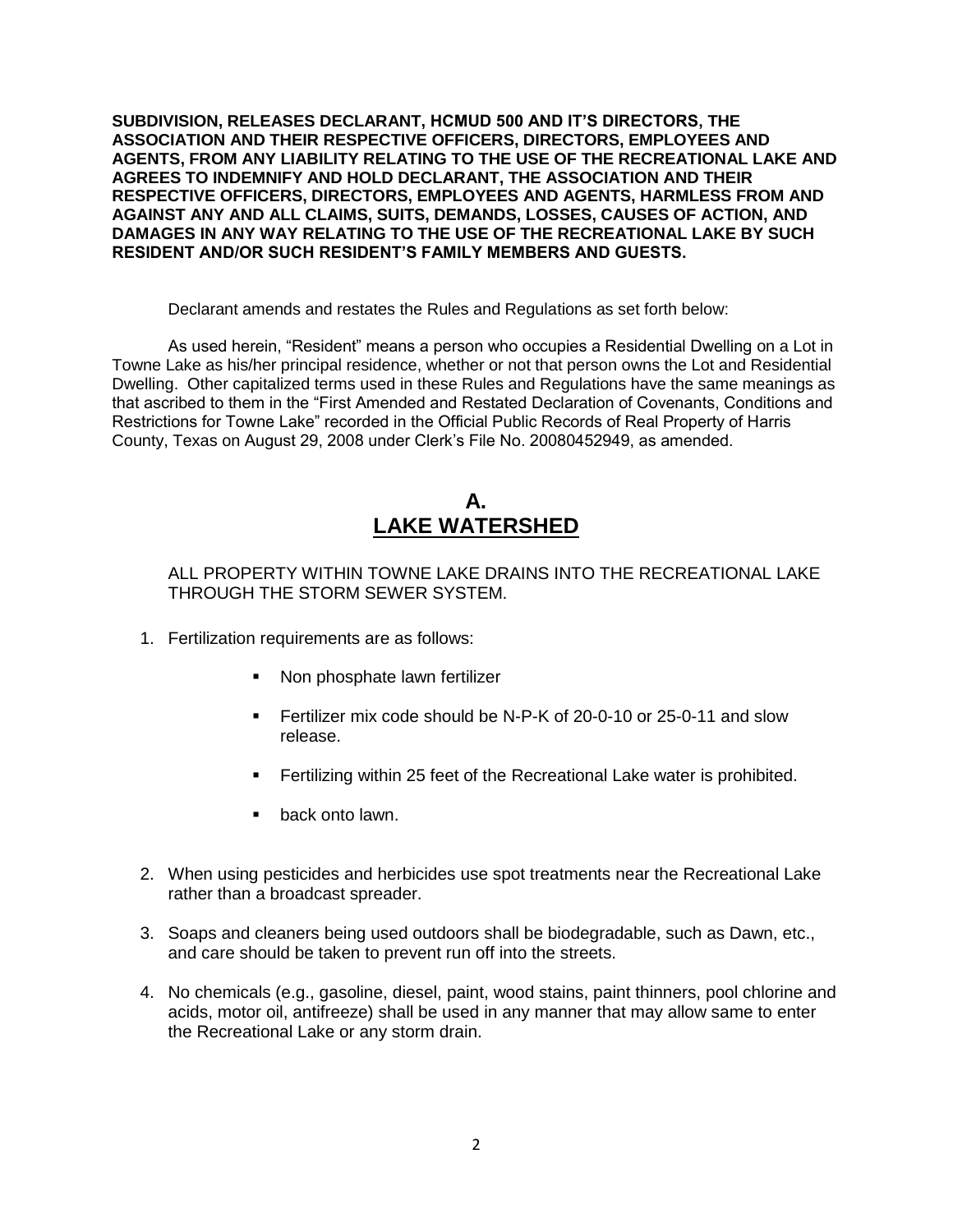- 5. Turf near the Recreational Lake must be maintained at minimum of 3.5 inches to prevent chemicals from flowing into the Recreational Lake. Do not allow grass clippings to fall into the Recreational Lake.
- 6. The introduction of any fish or other aquatic species in the Recreational Lake.
- 7. Use great care when refueling or performing minor maintenance on your boat to prevent oil or chemical spills into the Recreational Lake.
- 8. Use environmentally friendly antifreeze when winterizing your boat engine, and ensure antifreeze does not enter the Recreational Lake.
- 9. Do not feed coots, egrets, ducks, and geese in your yard or in the Recreational Lake, as their waste can dramatically impact water quality of the lake.
- 10. Discarding pet waste in the Recreational Lake or any area adjacent to the Recreational Lake area is prohibited.
- 11. Remove weeds and decaying plant material from the lake when possible.

## **B. LAKE USE AND BOATING RULES**

- 1. The Recreational Lake and the adjacent Common Areas are for the use of the Residents. Guests of Residents may use the Recreational Lake and adjacent Common Areas; however, the guests must be accompanied by the Resident at all times when in the Recreational Lake or Common Areas. All Residents using the Recreational Lake must be able at all times to show proof of residency.
- 2. Only an Owner is permitted to have a boat on the Recreational Lake. A Resident or other person, who does not own a Lot in Towne Lake is not permitted to have a boat on the Recreational Lake.
- 3. An Owner is not permitted to have more than one (1) motorized boat on the Recreational Lake.
- 4. An operator of a motorized boat must be at least sixteen (16) years of age, and be able at all times to show a current Texas driver's license. In addition, when a motorized boat is registered and inspected by the Association, each person who seeks authorization to operate the motorized boat is required to provide evidence of the completion of a Texas Parks & Wildlife Commission Boater Safety Course. A person who does not provide evidence of the completion of such course at the time the motorized boat is registered and inspected by the Association (or who does not thereafter provide such evidence to the Association) is not authorized to operate the motorized boat on the Recreational Lake. A current version of The Handbook of Texas Boating Laws and Responsibilities is required to be onboard and the boat must be operated within those guidelines at all times.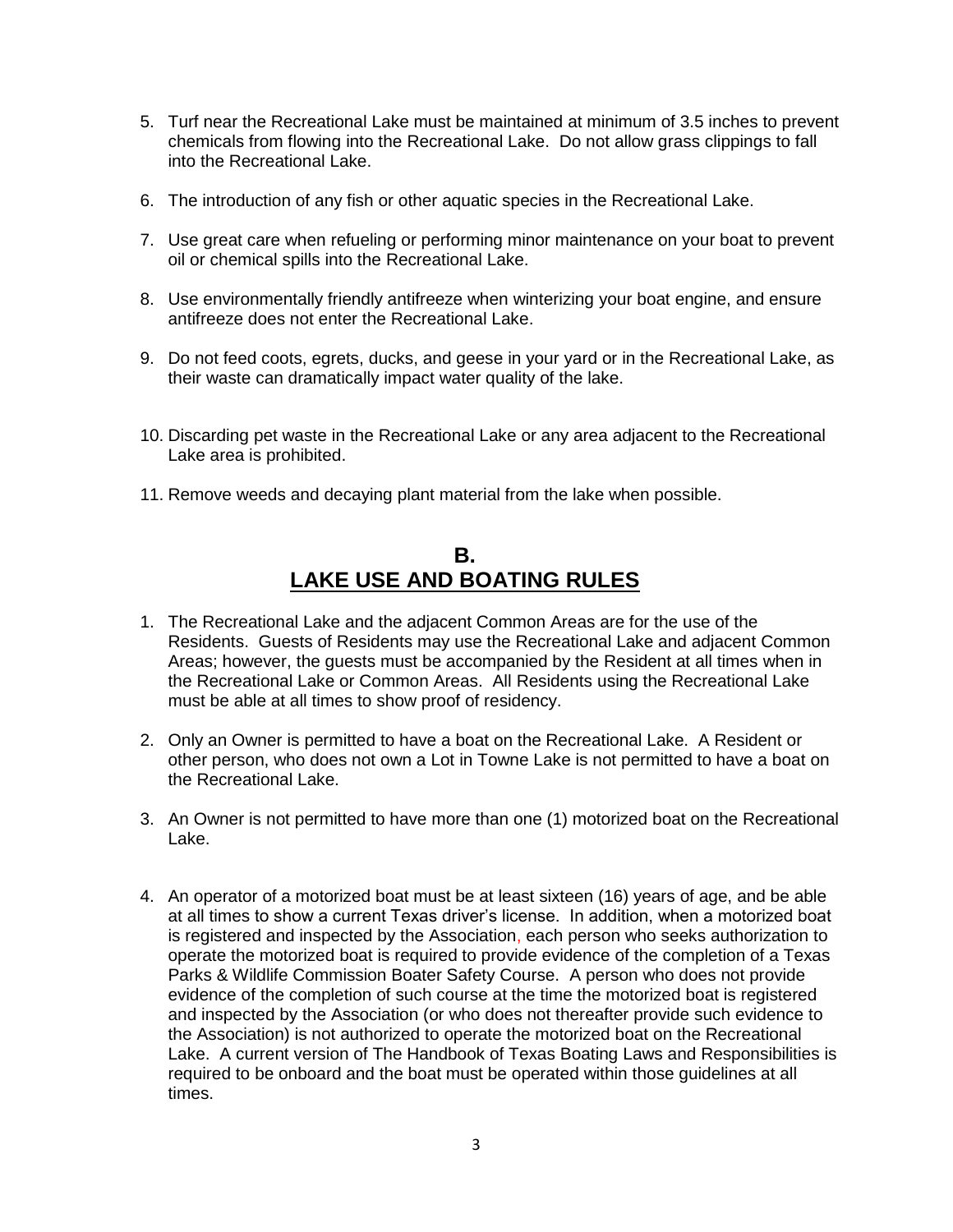- 5. Despite the issuance of a Towne Lake boat decal, the Association shall have the authority to limit the number of motorized boats on the Recreational Lake at any given time (such as, by way of example, on holidays and other peak periods for boating activities).
- **6. Operating a boat on the Recreational Lake under the influence of drugs or alcohol is strictly prohibited. A person operating a boat on the Recreational Lake who is reasonably believed to be under the influence of drugs or alcohol may be required to immediately dock the boat or relinquish the operation of the boat to a qualified person who is not under the influence of drugs or alcohol.**
- 7. Between sunrise and sunset, the maximum permitted speed for a boat on the Recreational Lake is thirty miles per hour (30 mph), EXCEPT a boat must operate at a No Wake speed within thirty (30) feet of the following:
	- a. a shoreline, excluding bridges that are not marked wit;
	- b. a person in the water;
	- c. an anchored boat;
	- d. a boat underway at No Wake speed;
	- e. a sailboats; and
	- f. a designated No Wake area.
- 8. From sunset to sunrise, a motorized boat on the Recreational Lake must be operated at a speed no greater than five miles per hour (5 mph).
- 9. If the Owner of a motorized boat has an ARC approved dock, the Owner's boat must be kept overnight within the slip of the Owner's dock. If the Owner of a motorized boat does not have an ARC approved dock, the boat must be kept overnight either in a slip in the applicable neighborhood marina or in a slip in the community marina. Neighborhood day docks are provided for the convenience of boat owners. Except on weekends and holidays, a neighborhood day dock may not be used for overnight docking of a boat and in no event shall an Owner of a motorized boat who has an ARC approved dock keep his/her boat overnight at a neighborhood day dock. An Owner of a motorized boat who does not have an ARC approved dock may keep the Owner's motorized boat overnight at a neighborhood day dock on weekends and holidays when space is available (on a first come, first served basis), so long as there is no interference with any neighborhood park or swim area.
- 10. A non-motorized boat owned by a Recreational Lake Lot Owner may be stored neatly on or within the slip of the Owner's ARC approved dock. A non-motorized boat (and any other items) may not be stored overnight in the area between the rear property line of the Owner's Recreational Lake Lot and the shoreline of the Recreational Lake.
- 11. A non-motorized boat and a person swimming should remain within a No Wake zone, and within fifty (50) feet of the shoreline.
- 12. Under no circumstances is a boat permitted in a swimming area that is designated by ropes and/or buoys.
- 13. Long-distance or recreational swimmers who plan to swim outside of a designated swim area, or outside a No Wake speed area, shall adhere to one or more of the following: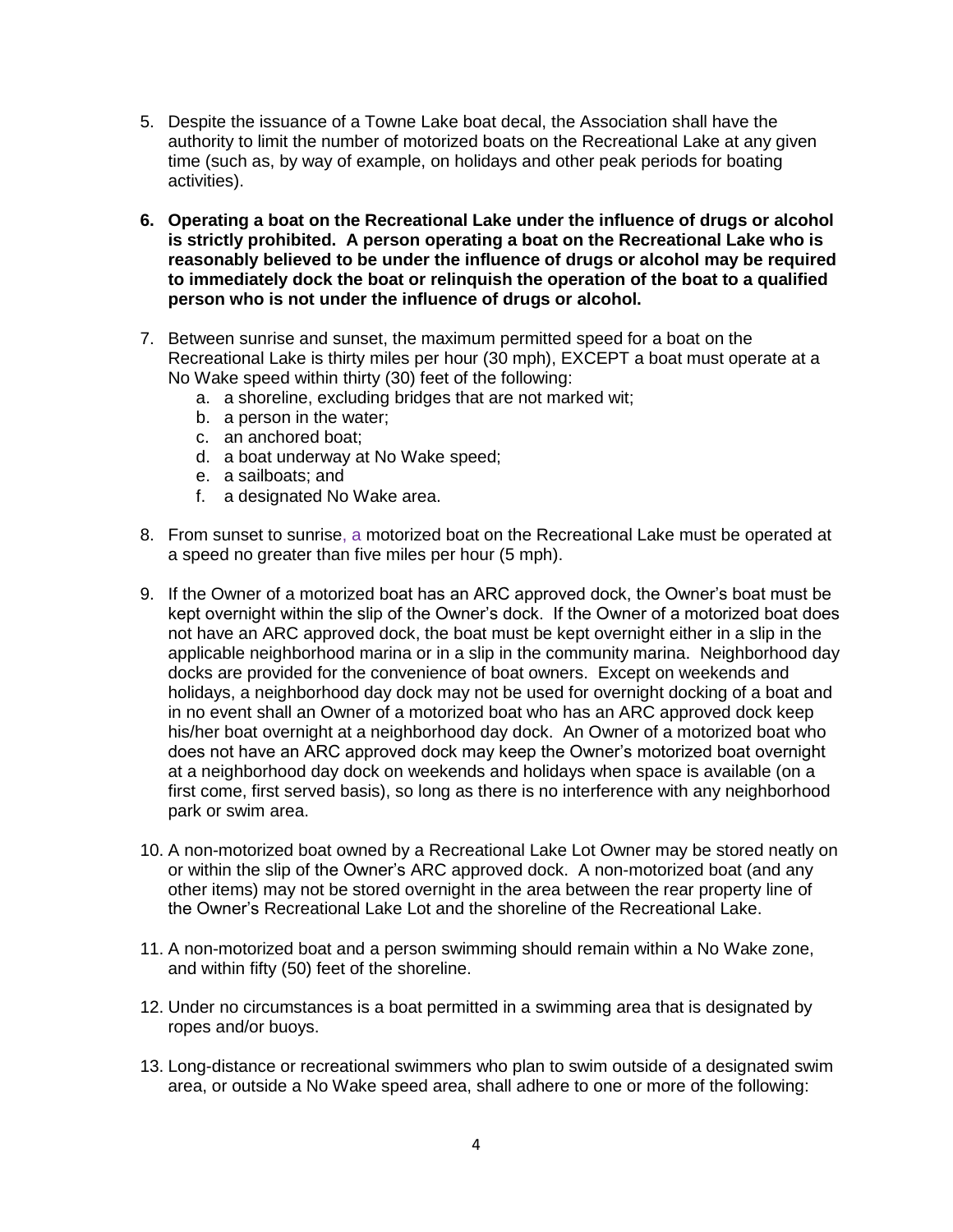- a. use a non-motorized boat to accompany the swimmer and increase visibility to boaters;
- b. use a highly visible buoy towed behind the swimmer's body; and
- c. wear a brightly colored swim cap.
- 14. Fishing is allowed in the Recreational Lake for Residents and their guests; however guests must be accompanied by the Resident at all times. Since the Recreational Lake is a private lake, a Texas Fish & Wildlife fishing license is not required. Only catch and release fishing is permitted in the Recreational Lake; however, the Association may establish slot limits for bass and catfish as recommended by lake management consultants. Slot limits will be posted to the Association's website.
- 15. Additional rules that apply to fishing include:
	- a. only barbless hooks are permitted;
	- b. fishing is not allowed from the top of bridges;
	- c. trot lines (or lines that are left in the water overnight) are not allowed;
	- d. cast nets, trawl nets, or gill nets are not allowed;
	- e. minnow traps are allowed but shall be removed every day; and
	- f. fishermen must remove lines and give right-of-way to the boats as they pass under a bridge.
- 16. The water depth in the Recreational Lake will vary (see 30, below). At times, the water depth may be shallow. Residents and their guests should use caution at all times and remain cognizant of floating and submerged debris. The Recreational Lake is designed to normally fluctuate between 132 feet and134 feet (normal pool elevation) above sea level. During rain fall events, lake levels may rise to 140 feet above sea level. During and after heavy rain events, boaters should use caution when passing under bridges to ensure ample clearance. During reduced lake levels boaters should use caution to avoid running aground in shallow areas.
- 17. Radios, CD players, electronic equipment and any other devices in a boat that generate music or sound are required to be maintained at a reasonable volume, and not be offensive to other persons using the Recreational Lake or occupants of Recreational Lake Lots. From sunset to sunrise, no such device may generate music or sound. Towne Lake representatives designated by the Board of Directors shall have the authority to determine whether noise from such a device is at an unreasonable volume, or is otherwise offensive, and to require such music or volume levels to be lowered or turned off.
- 18. Only dead weight anchoring is allowed. Any type of anchor intended or designed to penetrate the bottom of the Recreational Lake is prohibited.
- 19. Boats shall not anchor such that they may potentially block the flow of boat traffic.
- 20. Large inflatable rafts and toys that are secured, by being either tied to the shore or anchored to the bottom, may be used with the following restrictions:
	- a. Large rafts and toys can be stored by Owners of Recreational Lake Lots immediately behind the Lot, and cannot extend more than 28ft from the shore nor can it block access to a boat dock or bridge.
	- b. The main large raft or toy is limited to a maximum of sixteen feet (16') in diameter; however attachments can be added to a raft.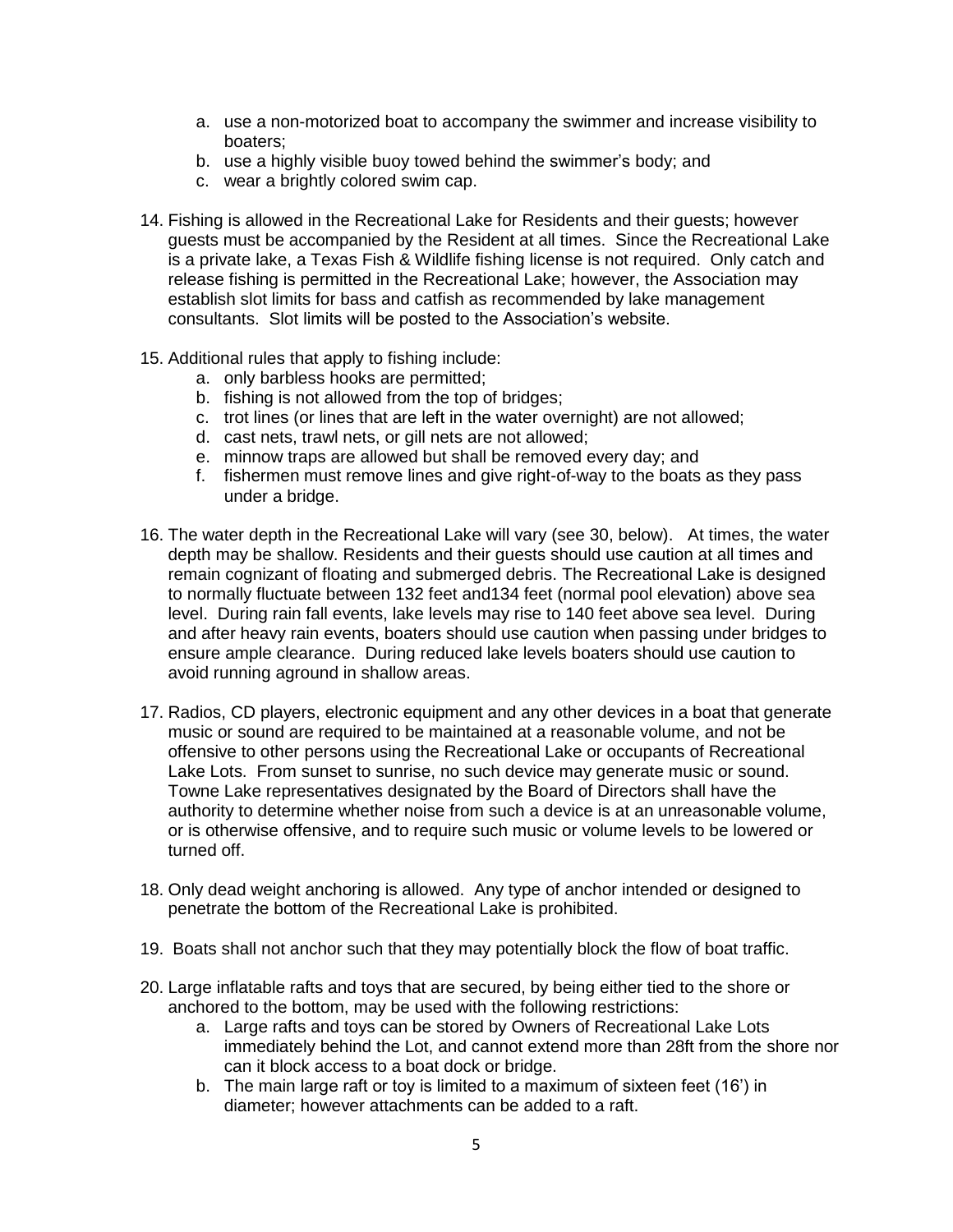- c. The anchors used to secure the large raft or toy must be dead-weight types and cannot pierce the clay liner of the Recreational Lake.
- 21. Rocks and other material may be placed in Common Areas, including the islands, by the Association to protect the shore from erosion. No person shall remove any item from the Common Areas or place material from the Common Area into the Recreational Lake.
- 22. When leaving the Recreational Lake and/or Common Area, trash and personal items must be removed.
- 23. A Resident who drives to the Common Areas must park his/her vehicle in a manner that does not disrupt the normal flow of street traffic.
- 24. The boat ramp is for the exclusive use of Residents and their accompanied guests.
- 25. Snakes, alligators, or other animals may be present in the Recreational Lake. Residents are requested to contact the Association if they observe an animal in the Recreational Lake or in a Common Area that may be dangerous or that is otherwise not desirable in the Recreational Lake or Common Area.
- 26. Birds and other wildlife are not to be harmed or harassed.

### SEE SECTION C "BOAT TABLE" NEXT PAGE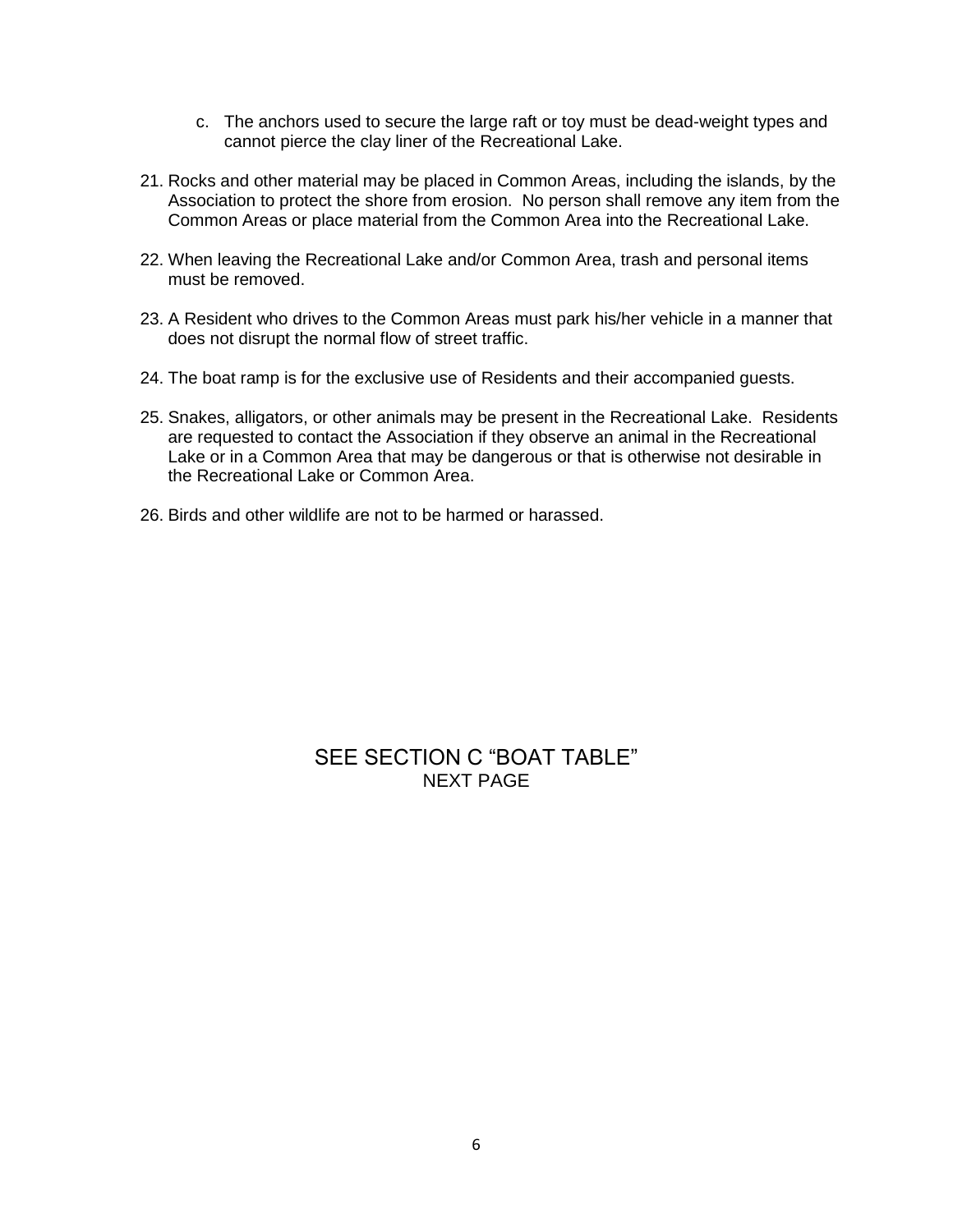# **C. BOAT REQUIREMENTS AND REGISTRATION**

Increasing boater safety, managing lake bank erosion, and maintaining water clarity are the paramount objectives of the Association. In fulfilling those objectives the Association has established motorized boat size, weight, and power limitations to reduce wave height. In further efforts to reduce wave height, owners are encouraged to purchase boats that create minimal wake and to operate their boat with weight evenly distributed.

Boats may be used in the Recreational Lake, subject to the following table:

| <b>BOAT TYPE (1)</b> | <b>PROPULSION</b>                             | <b>MAX LENGTH</b> | <b>MAX POWER (2)</b> | <b>MAX HEIGHT</b>                                                               | <b>MAX WEIGHT</b> | <b>REGISTRATION</b> | <b>INSPECTION FEE (3)</b> |
|----------------------|-----------------------------------------------|-------------------|----------------------|---------------------------------------------------------------------------------|-------------------|---------------------|---------------------------|
| MOTORIZED            | INBOARD-<br>DIRECT DRIVE ONLY<br>(NO V-DRIVE) | 22' PER TITLE     | 350 HP               | 8'0 ABOVE WATER LINE<br>TO PASS UNDER<br><b>BRIDGES AT NORMAL</b><br>LAKE LEVEL | 2900 #            | <b>YES</b>          | \$25.00                   |
|                      | INBOARD-OUTBOARD                              | 22' PER TITLE     | 230 HP<br>6 CYLINDER |                                                                                 |                   |                     |                           |
|                      | <b>OUTBOARD</b><br>NON PONTOON                | 22' PER TITLE     | 90 HP 4 STROKE       |                                                                                 |                   |                     |                           |
|                      | OUTBOARD-PONTOON                              | 22' PER TITLE     | 125 HP 4 STROKE      |                                                                                 |                   |                     |                           |

#### **TABLE A - BOAT GUIDELINES**

| <b>NON- MOTORIZED</b><br>and SMALL MOTOR | PADDLE BOAT      | 16' | 10 HP 4 STROKE<br>OUTBOARD OR<br><b>ELECTRIC MOTOR</b> | 8'0 ABOVE WATER LINE<br>TO PASS UNDER<br><b>BRIDGES AT NORMAL</b><br>LAKE LEVEL | <b>N/A</b> | <b>YES</b> | \$0.00 |
|------------------------------------------|------------------|-----|--------------------------------------------------------|---------------------------------------------------------------------------------|------------|------------|--------|
|                                          | <b>KAYAK</b>     | 16' |                                                        |                                                                                 |            |            |        |
|                                          | CANOE            | 16' |                                                        |                                                                                 |            |            |        |
|                                          | <b>PIROGUE</b>   | 16' |                                                        |                                                                                 |            |            |        |
|                                          | SAILBOAT         | 16' |                                                        |                                                                                 |            |            |        |
|                                          | <b>ROW BOAT</b>  | 16' |                                                        |                                                                                 |            |            |        |
|                                          | FLAT BOTTOM BOAT | 12  |                                                        |                                                                                 |            |            |        |

|                     | BOAT WITH JET OR<br><b>ROTAX MOTOR</b> |  |  |
|---------------------|----------------------------------------|--|--|
|                     | WAVERUNNERS                            |  |  |
|                     | <b>JETSKIS</b>                         |  |  |
| <b>BANNED BOATS</b> | <b>INFLATABLE BOATS</b>                |  |  |
|                     | <b>ZODIACS</b>                         |  |  |
|                     | <b>AIR BOAT</b>                        |  |  |
|                     | <b>LIFEBOATS</b>                       |  |  |

**NOTES :**

**2) THE HORSEPOWER FOR THE BOAT MUST NOT EXCEED THE MAXIMUM RATING THE MANUFACTURER HAS SET FOR THE BOAT 1) WAKE CREATING DEVICES (E.G., BALLAST TANKS, WEDGES, OR DEAD WEIGHT) ARE PROHIBITED 3) BOATS MUST NOT HAVE NOTICEABLE ITEMS REQUIRING MAINTENANCE THAT CAN BE SEEN FOR MORE THAN 25 FEET AWAY**

- 1. Proof of Towne Lake residency is required.
- 2. All boats must be registered and inspected annually with the Association prior to being allowed on the Recreational Lake. Boat operators are required to strictly comply with these Rules and Regulations. Once the boat owner has completed the registration and inspection, verified compliance with the boat requirements set forth in these Rules and Regulations, and paid the registration and inspection fee, the Association shall issue to the owner of the boat, two (2) Towne Lake boat decals effective for the calendar year in which the registration and inspection occurs. Current decals must at all times be prominently displayed on both the bow starboard and bow port side. If the boat requires a state decal, the Towne Lake decal shall be placed below the state decal. At the time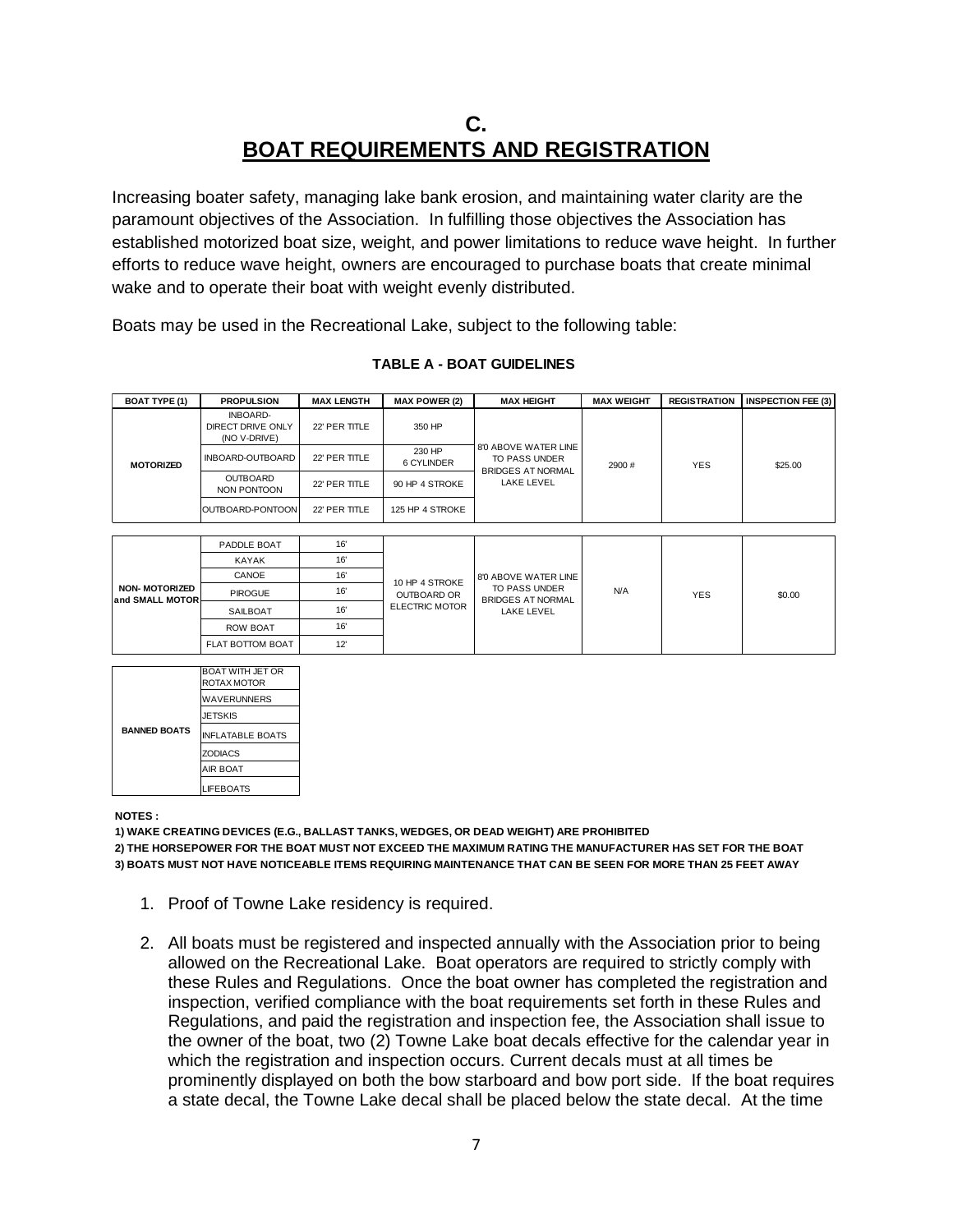of registration, the boat owner shall be required to execute a release of liability, and sign an acknowledgement of the receipt of a copy of these Rules and Regulations, as well as a copy of The Handbook of Texas Boating Laws and Responsibilities. An Owner who sells his/her Lot in Towne Lake is required to immediately remove decals from the boat.

- 3. At the time of the initial inspection of a motorized boat and at the time of each subsequent annual inspection, the owner of the boat is required to provide proof of liability insurance policy in the minimum amount of \$300,000.00. Such liability insurance must name both the Declarant and Association as an Additional Insured. If the boat owner is unable to secure a policy listing both the Declarant and the Association as an Additional Insured, the policy must list the Declarant and the Association as an Additional Interest Insured, provided that prior to the boat being registered with the Association, the primary operator of the boat must pay to the Association a fee to cover the cost of the Association having the policy professionally reviewed to ensure language in the policy includes the liability of the Declarant and the Association for the acts and omissions of the boat owner. The primary boat operator must provide at least thirty (30) days notice to the Association of its intent to cancel or terminate the insurance policy.
	- a. Declarant –

CW SCOA WEST, L.P. 7904 N Sam Houston Parkway W 4<sup>th</sup> floor Houston, Texas 77064

- b. Association Towne Lake Community Association, Inc. 9214 W. Bridgeport Pass Circle Cypress, TX 77433
- **4.** THE REGISTRATION OF A BOAT BY THE ASSOCIATION AND/OR THE ISSUANCE OF A DECAL TO OPERATE A BOAT ON THE RECREATIONAL LAKE DOES NOT CONSTITUTE A WARRANTY OR REPRESENTATION BY DECLARANT, THE ASSOCIATION OR EITHER OF ITS RESPECTIVE OFFICERS, EMPLOYEES, AGENTS OR REPRESENTATIVES THAT EITHER THE BOAT IS SUITABLE AND FIT FOR OPERATION ON THE RECREATIONAL LAKE OR THAT THE OPERATOR OF THE BOAT IS ADEQUATELY TRAINED OR SKILLED TO PROPERLY OPERATE THE BOAT. RATHER, THE REGISTRATION OF A BOAT BY THE ASSOCIATION AND THE ISSUANCE OF A PERMIT TO OPERATE THE BOAT ON THE RECREATIONAL LAKE IS MERELY TO ATTEMPT TO CONFIRM THAT THE BOAT COMPLIES WITH THE REGULATIONS RELATING TO TYPE AND SIZE, THAT A MOTORIZED BOAT IS REGISTERED BY THE STATE, THAT THE BOAT IS BEING USED BY A RESIDENT, AND THAT THE OWNER OF A MOTORIZED BOAT MAINTAINS THE REQUIRED LIABILITY INSURANCE. EACH OWNER OF A BOAT OPERATED ON THE RECREATIONAL LAKE ASSUMES FOR HIMSELF/HERSELF AND FOR HIS/HER FAMILY MEMBERS AND GUESTS, ALL RISKS ASSOCIATED WITH OR IN ANY MANNER RELATED TO THE OPERATION OF THE OWNER'S BOAT ON THE RECREATIONAL LAKE.

Executed on this \_\_\_\_ day of \_\_\_\_\_\_\_\_\_\_, 2012, to be effective upon recording in the Official Public Records of Real Property of Harris County, Texas.